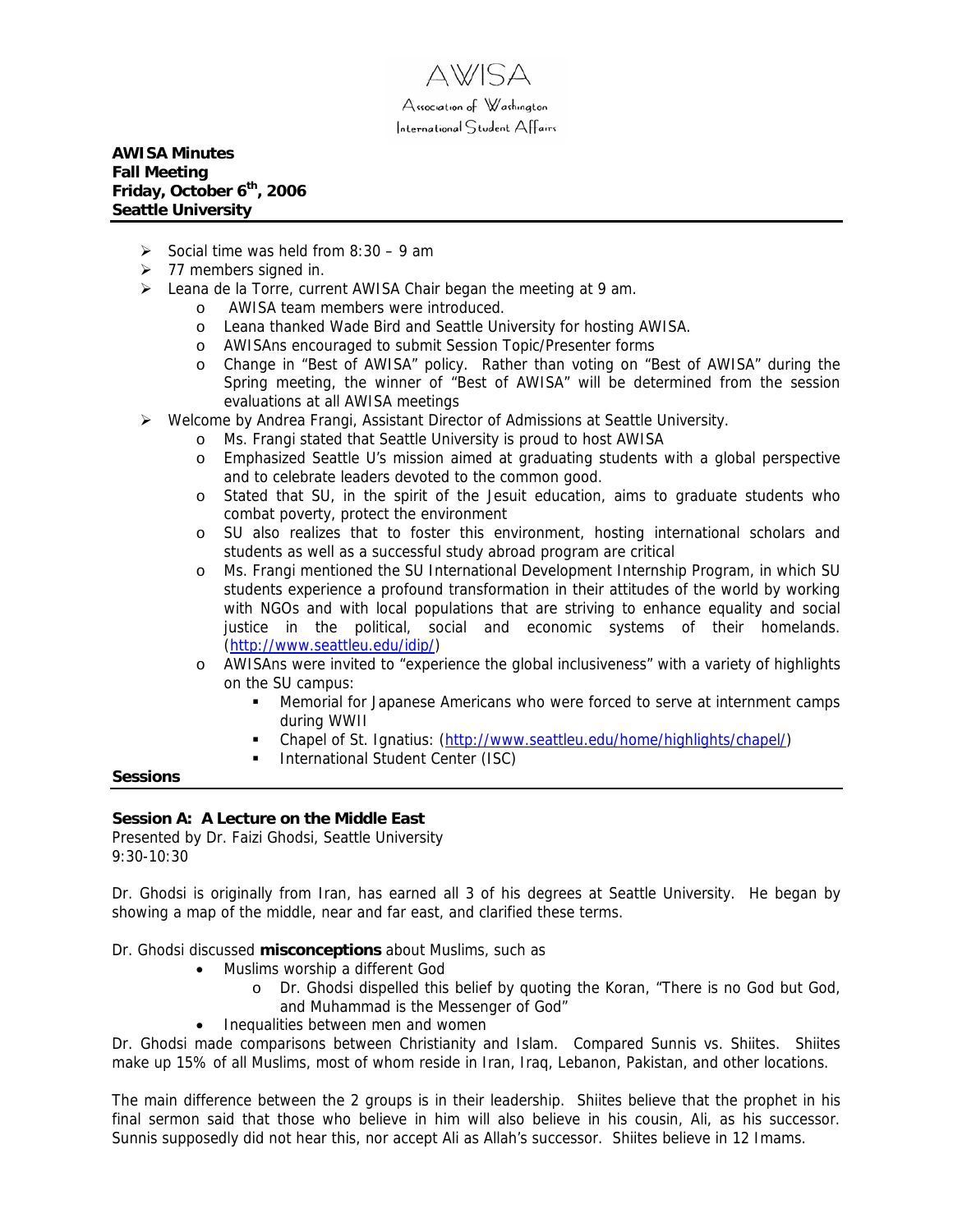Dr. Ghodsi went on to state that some Muslims are critical of the sharp contrast in the U.S. between affluence and poverty. Some Muslim members have attributed this to secularism, and the disregard for God's rules, and a reliance on man's rules. Dr. Ghodsi stated that many Muslims have a distrust of the West, but yet consider it a dream or a destination to which they would like to send their children to study.

Dr. Ghodsi continued to say that the Palestinian / Israeli conflict must be resolved soon or it will only get worse and worse. He commented that terrorists and extremists play on people's loss of faith in their government and international law. He considered Palestinians, who have seen their country in turmoil for 50 years and have no water. They can't understand why no one sees them nor has any sympathy for them.

Dr. Ghodsi ran out of time in completing his entire .ppt presentation. Check the AWISA website for Dr. Ghodsi's actual .ppt.

## **Session B: Does your Student Need Counseling?**

Presented by Brian Smith, Seattle Central Community College, Carrie McMullin, University of Washington, Sara Dale, University of Washington

Concerns related to transition and development are common to all students. International students face additional stress related to cultural and separation adjustment. Studies show international students to be at greater risk for experiencing psychological and adjustment distress, yet counseling centers are generally underutilized by international students. They seem to seek help from a broader range of contacts, rather than focusing on counseling centers, so international student advisors are in a good position to recognize distress signs.

Distress signs to note include:

- 1. Marked change in functioning: this might include missing appointments, missing classes, personality change, changed appearance, mood swings, increased risk-taking behavior, and intense/exclusive focus on one topic.
- 2. Reports of physical complaints (possibly as signs of psychological distress): often students perceive physical complaints to be more acceptable than emotional complaints, or they may experience emotions in very physical ways.
- 3. Social estrangement/interpersonal difficulties: social isolation
- 4. Apparent lack of balance: all attention on schoolwork or only on relationships

### Suicide Warning Signs

 There are many signs that, especially present in combination with each other, could warn of suicidal feelings. They include persistent, irritable, sad moods, feelings of hopelessness, the inability to experience pleasure, and a sense of isolation. The question of administrative reactions to suicide attempts came up; schools may deal with them differently, and there have been lawsuits that challenge this, but it is common for a school to send students home after suicide attempts, because this then becomes violent behavior and affects roommates and other students. It presents a difficult situation.

## Referring Students to Counseling

Present the idea in the context that a counselor will help one as a student, will help one to understand the challenges of transition, and will help one strategize to achieve goals. The general rule of thumb for discerning when depression is temporary or when it becomes more serious is if it lasts 2 weeks or longer, and/or disrupts daily functioning. Even the opposite behavior—manic tendencies—may suggest a referral. We should use language, as advisors, to demonstrate that we care about students' well-being and success at school. This may help assuage feelings of embarrassment or indignant reactions at finding out they were being discussed (among advisors/professors). Advisors should build relationships with the campus counseling center and include counselors in student orientations.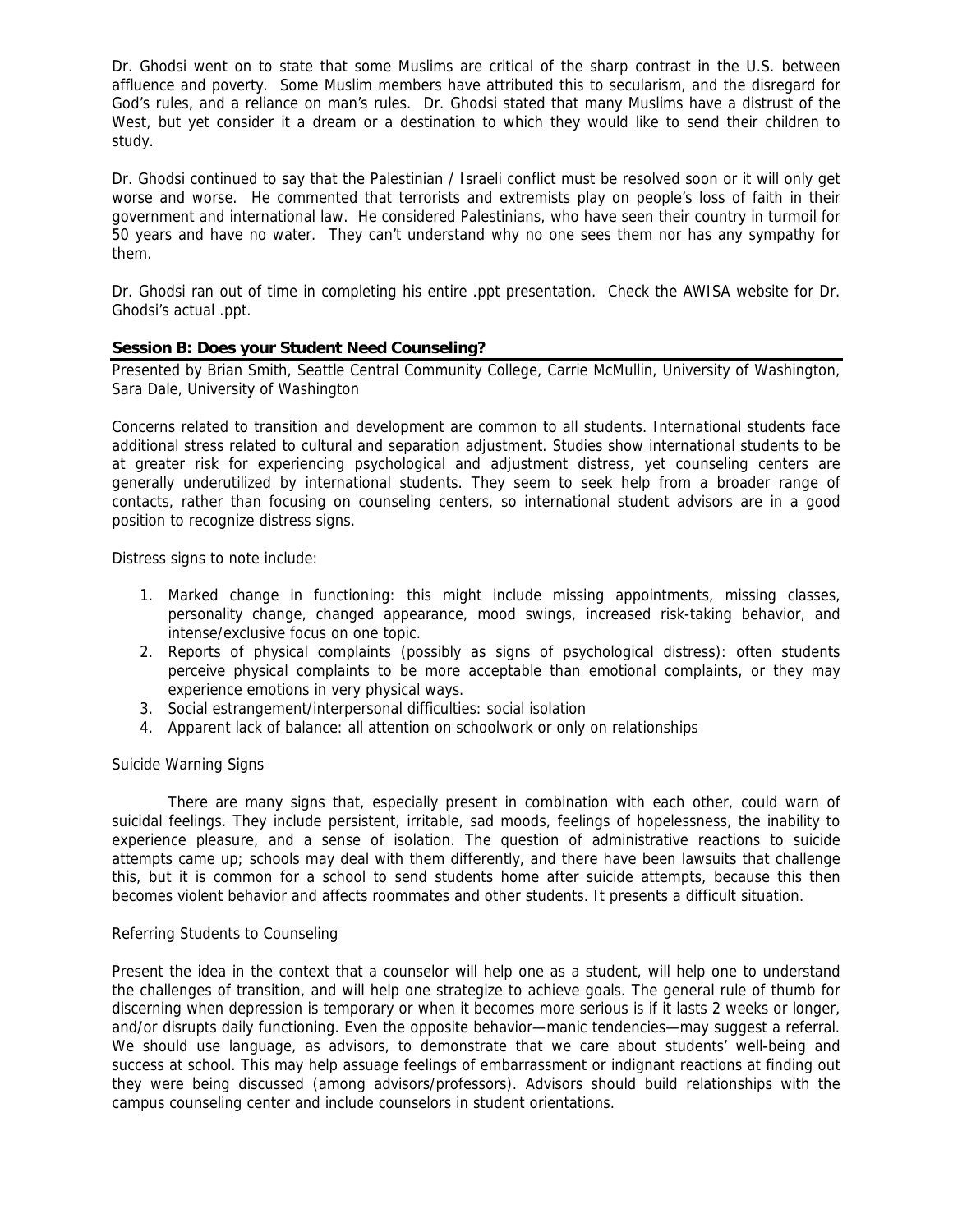## **Session D: Are We on the Same Page? Let's put our AWISA brains together and develop some local Best Practices!**

Presented by Maureen Chao, Shoreline Community College, and David Roseberry, Seattle Central Community College

The goal of this session was to discuss common practices regarding a variety of topics and come up with ideas for facilitating cooperation and communication between schools. Session participants were divided into five groups to address the following topics: The Student Experience (student life, cross-cultural experiences, non-academic life), English Proficiency (TOEFL requirements, "English shopping"), Concurrent Enrollment (vacation quarter students, "guest students"), University Transfer (major advising, transfer credits, application to specific programs), and Transfer Admissions (probation/dismissed students, problem students, multiple school applications).

Among many ideas, there were several concrete outcomes:

- 1. Ideally, all schools would accept an email in lieu of a printed letter as permission for a student to take part-time classes at another school.
- 2. The group decided to create a questionnaire to gather information from schools such as application requirements and deadlines, contact information for extra-curricular activities, the best person to contact when a SEVIS record needs to be released, etc. The information gathered with this questionnaire would be posted on the AWISA website, hopefully in a format that would be easy to update. Volunteers to decide what should be included on the questionnaire: Machelle Allman and Ginger Villanueva.
- 3. The group also decided to create two common transfer forms that could be used by any school: a transfer-in form (providing the transfer-in school with pertinent information about the student's status, employment and vacation history at the previous school) and a transfer-out form (giving the transfer-out school permission to release the SEVIS record). Volunteers to create the forms: Jo Scozzafava and Christine Kofmehl

# **Lunch:**

Lunch was provided by Seattle University. Thank you very much from AWISA!!

# **Advisor to Advisor:**

Kelley Osmanbhoy, Regulatory Ombudsperson, led Advisor to Advisor.

- $\checkmark$  Kelley encouraged AWISAns to use NAFSA's IssueNet.
- $\checkmark$  Region I has been a leader in submitting issues and cases to IssueNet
- $\checkmark$  IssueNet can be used 2 ways: to report a case, or to report an issue
	- o Reporting a case: case intervention, used in place of the old Nebraska Service Center (NSC) inquiry form
	- o Reporting an issue: to be used for trends and general issues, not for specific cases, useful for NAFSA to know what is happening in the field.
		- Recent example: DHS survey many schools were required to submit
- $\checkmark$  Kelley stressed the important of including ALL information when submitting to IssueNet. **The case number is especially important.** Be sure to include student name, case number, and all related information. Be as detailed as possible; this avoids unnecessary work.
- $\checkmark$  Kelley addressed the SEVP/DHS validation exercise, for which 11-12 Region I schools were selected. This project was initiated by DHS. Some schools have requested additional time to comply and were sent brief responses indicating that unfortunately no additional time should be granted.
- $\checkmark$  DHS has stated that 10% of all schools were included in the exercise
- $\checkmark$  I-515A form:
	- o I-515A form DOES need to be returned to SEVP. Submit with copy of I-20 and I-94 and submit to SEVP with filled out I-515A form
	- o SEVP officers have been behind in processing the I-515A form
- $\checkmark$  AWISAns encouraged to contact Kelley with any immigration advising questions. Kelley Osmanbhoy: [waltersk@u.washington.edu](mailto:waltersk@u.washington.edu)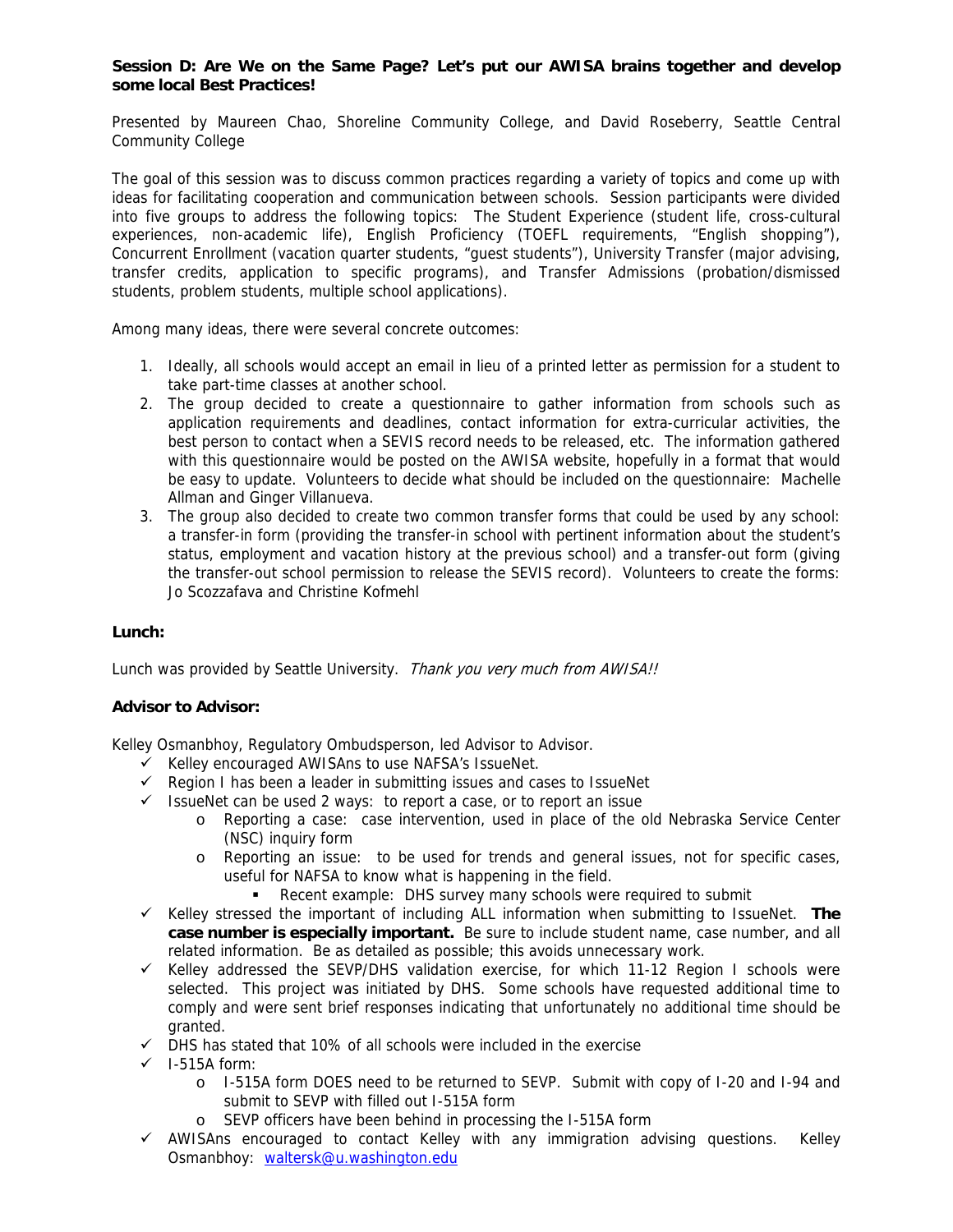- $\checkmark$  Kelley discussed FAQs, and how seriously FAQs issued by SEVP should be taken. Are they as valid as regulations?
	- o Yes. Chapter 2 of the Advisor's Manual talks about the hierarchy of government agencies and how the courts view documents such as FAQs,
	- o Kelly summarized the issue as saying it would NOT be wise to ignore the FAQs. It is SEVP's interpretation of the regulations which they are responsible for governing. Therefore, in a court of law, their interpretation is likely to hold up more strongly than that of individual advisors. Kelley again urged advisors not to ignore the FAQs; this would be ignoring a document issued directly by SEVP.
- $\checkmark$  Next, AWISAns divided the group into 4 sections, which each discussed various immigration case studies.

# **Group 1:**

"We have had students who take an incomplete in their graduating quarter for a degree requirement, and then request transfer to a university. It brought up the whole issue of students who do not graduate by the end date on the I-20 form, but who, according to school policy, may have more time to complete a class (in the case of an Incomplete, students have two quarters to complete a class, not including Summer, which means an incomplete in Spring does not have to be completed until the end of Fall). How long does the student have to finish the incomplete? Can we transfer the student out in status prior to completing the class, even though degree requirements have not technically been met? Would immigration policy trump school policy, and should we tell the student to complete the course within 60 days or fall out of status (60 days being the post-degree / transfer out period)? Is the student simply out of status?"

This case depends largely on institutional policy, and depends on the individual student case. Different institutions would handle the situation differently. The question is also very broad and lends itself to a wide variety of interpretations.

### **Group 2:**

"A student requests a vacation quarter for summer and is entered this way in SEVIS. At the end of the vacation, the student reports for the next quarter, but indicates that he will return home rather than register. Has the student violated status by not enrolling after a vacation, or would it be appropriate to give an authorized withdrawal?"

• All participants agreed that it would be too harsh to terminate the SEVIS record for anything other than authorized early withdrawal. This is in large part due to the word "intends" in the regulations.

### **Group 3:**

"A student transfers to our institution for Fall, but wants a vacation quarter from Fall term. The student has been enrolled for 9 months, but it feels strange to put the student on a vacation from Fall Quarter. The previous school has not yet released the record. Possible

scenarios: the previous school gives the student a vacation quarter, and releases the SEVIS record to us at the end of Fall Quarter; the previous school releases the SEVIS record to us now and we put the student on a vacation quarter for Fall Term; or the previous school releases the SEVIS record now and we issue an I-20 form for Winter. Which makes the most sense and why?"

The vacation regulation at 8 CFR S 214.2(f)(5)(iii) states that a student is eligible for vacation if the student completed the equivalent of an academic year prior to the vacation and intends to register for the next term. (It does not say the registration must be at the same school). The Transfer FAQs at [www.ice.gov](http://www.ice.gov/) address the issue indirectly and suggest that a student might be eligible for a vacation in his/her first term at a transfer-in school provided the academic year requirement has been met (Question 2.4). However, school policy must also be taken into account. UW, for instance, requires full-time registration in a student's first term. There is also the challenge of schools with different academic schedules; ESL programs, for instance, run on very different schedules, with much shorter class terms, than universities. How does that affect a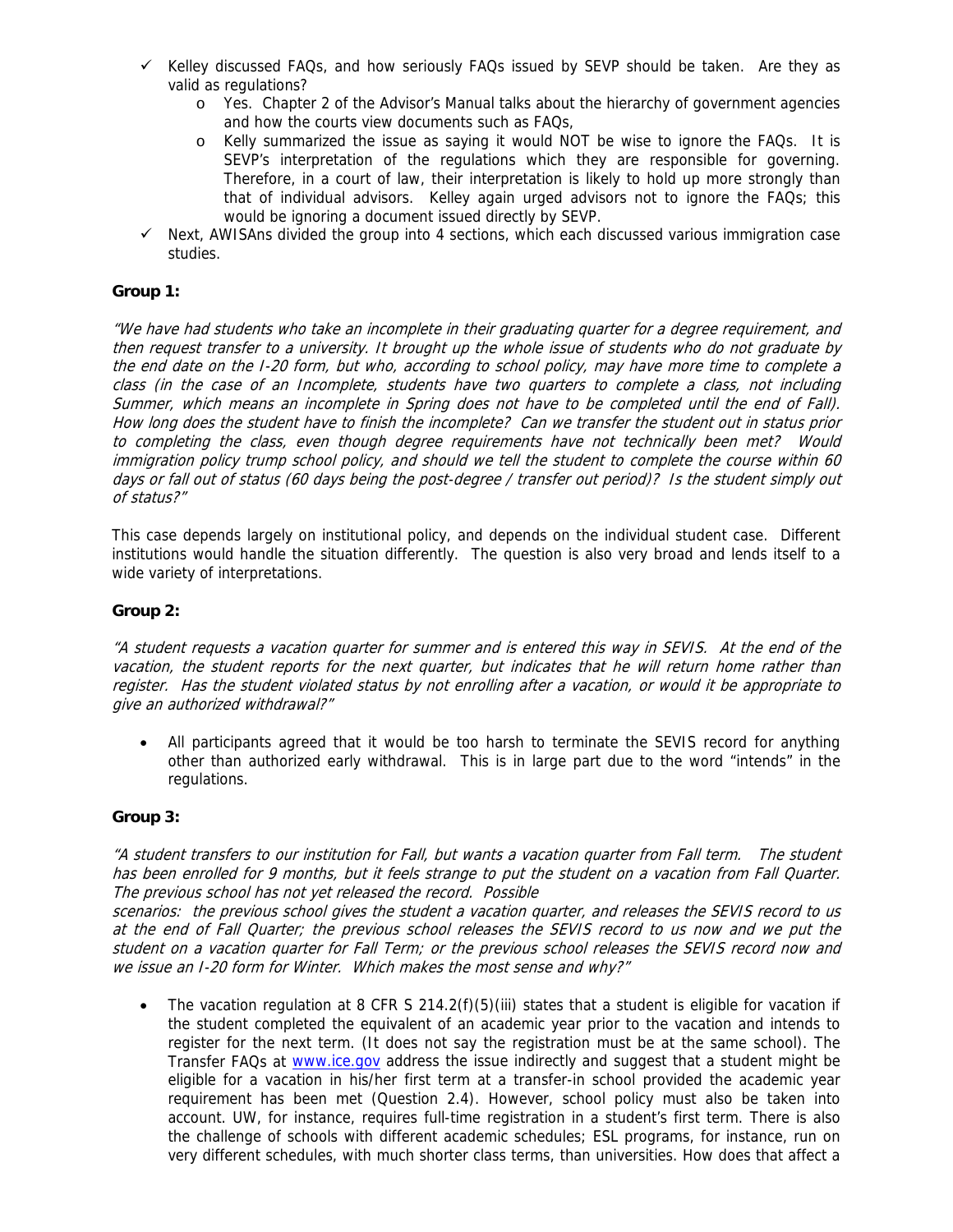student's transfer and vacation eligibility? The consensus reached was that the transfer-out school is the most appropriate school to determine a student's vacation eligibility. If eligible, the previous school should release the SEVIS record at the end of the vacation term, and the student can then begin at the new school and register full-time.

## **Group 4:**

Question: Can an initial F1 student report, then transfer without actually attending classes? Can a US institution require that a student attend classes for at least one term prior to the student requesting transfer?

Reference: school reporting requirement: 8 C.F.R. 214.3 (g) (3) (iii) school transfer: 8 C.F.R. 214.2 Memorandum for SEVIS Certified Academic Institutions (dated 10/17/03) SEVP FAQs

Overall group consensus: schools should allow students to transfer on arrival. Although SEVP FAQs are not regulations, it will not be wise to ignore the FAQs, which is coming from DHS.

Issues to consider:

- What if student (still in his home country) informs you that he got an F-1 visa with your school's name but wants to go to a different school? What would you say?

Tell him to go back to the US Embassy to apply for a new visa again. The school name on the visa and the school he plans to attend have to match (per State Department instruction). However, if the student does not tell us his plan, enters the US with the F-1 visa with your school's name (and with I-20), and then informs you that he'll transfer to a different school -- unfortunately that's okay.

Note: State Department and DHS are not on the same page on this. US Embassies do not seem to be aware of this newly arrival transfer issue/SEVP FAQs.

- Some schools started/are considering charging a fee for these newly arrived transfer students. One school already charges \$100 (goes to the international student office). Schools should consult a legal counsel on this and be approved.

- Reporting policy: Do you require a student to report to your school physically or take e-mail or phone call?

 Reporting physically puts so much burden on the student (i.e. student in east coast needs to fly to Seattle to report, and fly back). However, just a phone call could become an issue, because the student may call from France and say "I want to transfer." It is probably a good idea that school gets documents from the student (via fax or email) to show that she entered the US with your I-20, I-94, and F-1 visa. One school said that they want to see the student signature on a transfer out document.

### **Business Meeting:**

- Minutes from the Spring 2006 AWISA meeting were approved
- Leana said AWISA will be working to improve the AWISA website
- New AWISA members introduced themselves.
- 2006-07 AWISA dues due now. Dues are \$15 for an individual membership, or \$35 per office or program.
- Brad Huggins made the AWISA treasurer's report.
	- o AWISA pens have been made; members were given "Please sign in blue ink. Return to Immigration Advisor" pens.
	- o Current balance in AWISA account is \$2,498.
	- o Paid: Best of AWISA, zip drive, Spring AWISA conference was paid for, snacks and beverages purchased
- Donations have been made on behalf of AWISA to the Region I NAFSA conference in Boise, Idaho, to be held on October  $18^{th}$ -21st
- Position Openings: